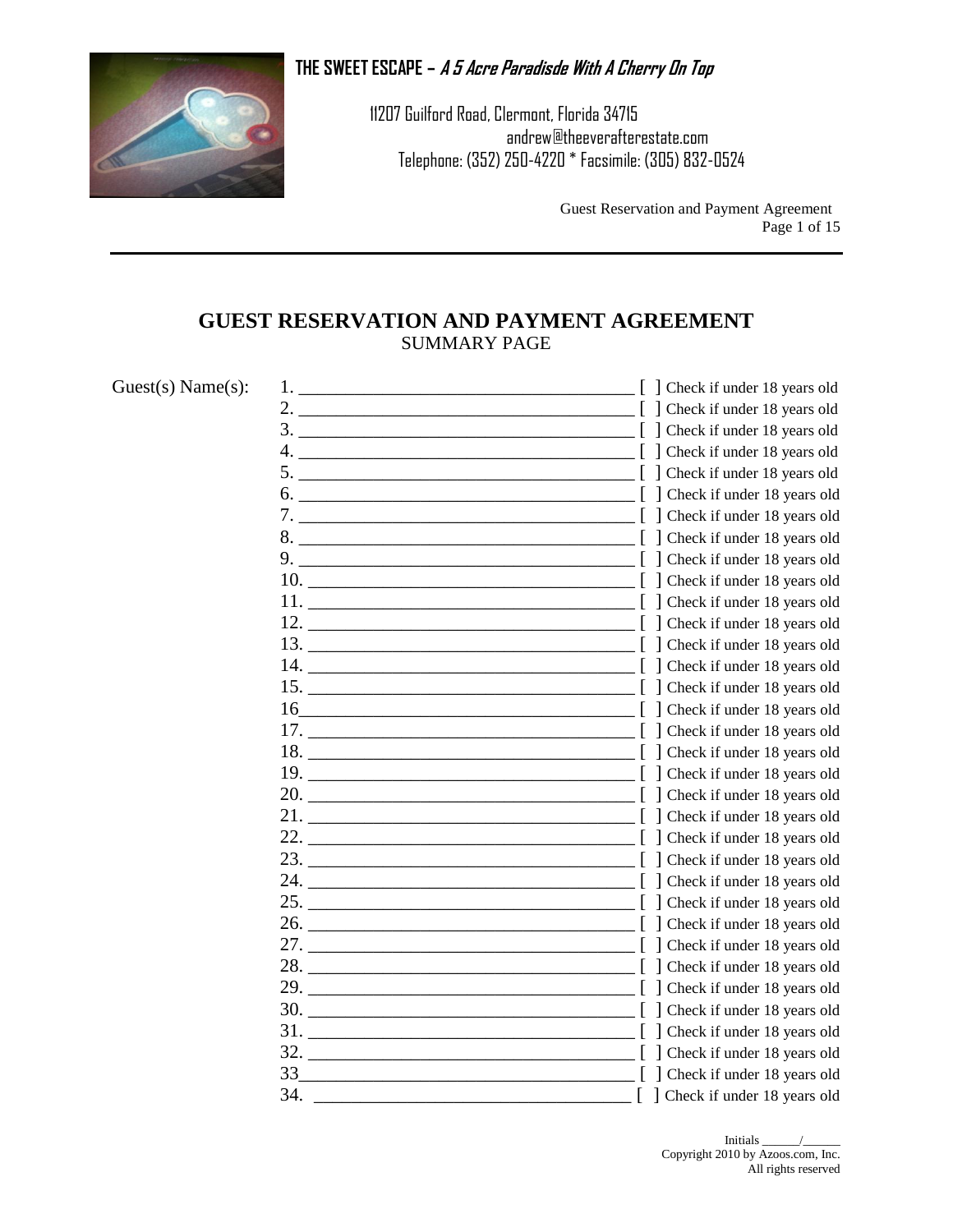

11207 Guilford Road, Clermont, Florida 34715 andrew@theeverafterestate.com Telephone: (352) 250-4220 \* Facsimile: (305) 832-0524

> Guest Reservation and Payment Agreement Page 2 of 15

| 35. | $\Box$ [ ] Check if under 18 years old                      |
|-----|-------------------------------------------------------------|
| 36. | $\lceil$ Check if under 18 years old                        |
| 37  | [ ] Check if under 18 years old                             |
| 38. | [ ] Check if under 18 years old                             |
| 39. | $\begin{bmatrix} \end{bmatrix}$ Check if under 18 years old |
| 40. | [ ] Check if under 18 years old                             |

*\*If you're not yet sure of all additional guest names, leave blank and you can fill in the rest at check-in time…. Reference to "Guest" or "Guests" shall be inclusive and shall include all Guests identified herein, their invitees, and their guests.*

| <b>Guest Information:</b> |                                                                                                                                                                                                                                                                                                                                                                                                                                                                                               |               |
|---------------------------|-----------------------------------------------------------------------------------------------------------------------------------------------------------------------------------------------------------------------------------------------------------------------------------------------------------------------------------------------------------------------------------------------------------------------------------------------------------------------------------------------|---------------|
|                           |                                                                                                                                                                                                                                                                                                                                                                                                                                                                                               |               |
|                           |                                                                                                                                                                                                                                                                                                                                                                                                                                                                                               |               |
| Agent:                    | _AZOOS.COM, INC.                                                                                                                                                                                                                                                                                                                                                                                                                                                                              |               |
|                           | On behalf of the Property Owner                                                                                                                                                                                                                                                                                                                                                                                                                                                               |               |
| Premises:                 | "The Sweet Escape" - 11207 Guilford Rd, Clermont FL 34715<br>(5+ acre private property near Orlando, Florida featuring 10 bedrooms and indoor<br>AND outdoor movie theaters, ice cream cone shaped 7.5 ft deep swimming pool,<br>hot tub, water slide, private mini golf course, splash park, playground, tetherball,<br>volleyball, basketball, BBQ area, 1200+ square foot karaoke night club with<br>commercial lighting and sound system, themed rooms including laser tag, and<br>more.) |               |
| <b>Effective Date:</b>    |                                                                                                                                                                                                                                                                                                                                                                                                                                                                                               |               |
| Dates of Stay:            |                                                                                                                                                                                                                                                                                                                                                                                                                                                                                               |               |
|                           | $\frac{\text{through}}{\text{For a total of } (\_\_\) \text{days and } (\_\_\) \text{ nights}}$                                                                                                                                                                                                                                                                                                                                                                                               |               |
| Rates:                    | Rate per Night $=$                                                                                                                                                                                                                                                                                                                                                                                                                                                                            | $\mathcal{S}$ |
|                           | Applicable Tax $=$                                                                                                                                                                                                                                                                                                                                                                                                                                                                            | 7.35%         |
|                           | Lodging Tax $=$                                                                                                                                                                                                                                                                                                                                                                                                                                                                               | 4.00%         |
|                           | One-Time Cleaning Fee                                                                                                                                                                                                                                                                                                                                                                                                                                                                         |               |
|                           | Optional: Add Our Pinata Welcome Ceremony:                                                                                                                                                                                                                                                                                                                                                                                                                                                    | \$            |
|                           | Our tour guide willconclude your check-in with a grand outdoor piñata                                                                                                                                                                                                                                                                                                                                                                                                                         |               |
|                           | filled with candy—for you and/or your children to strike open to celebrate<br>arrival. Refreshments served as well.                                                                                                                                                                                                                                                                                                                                                                           |               |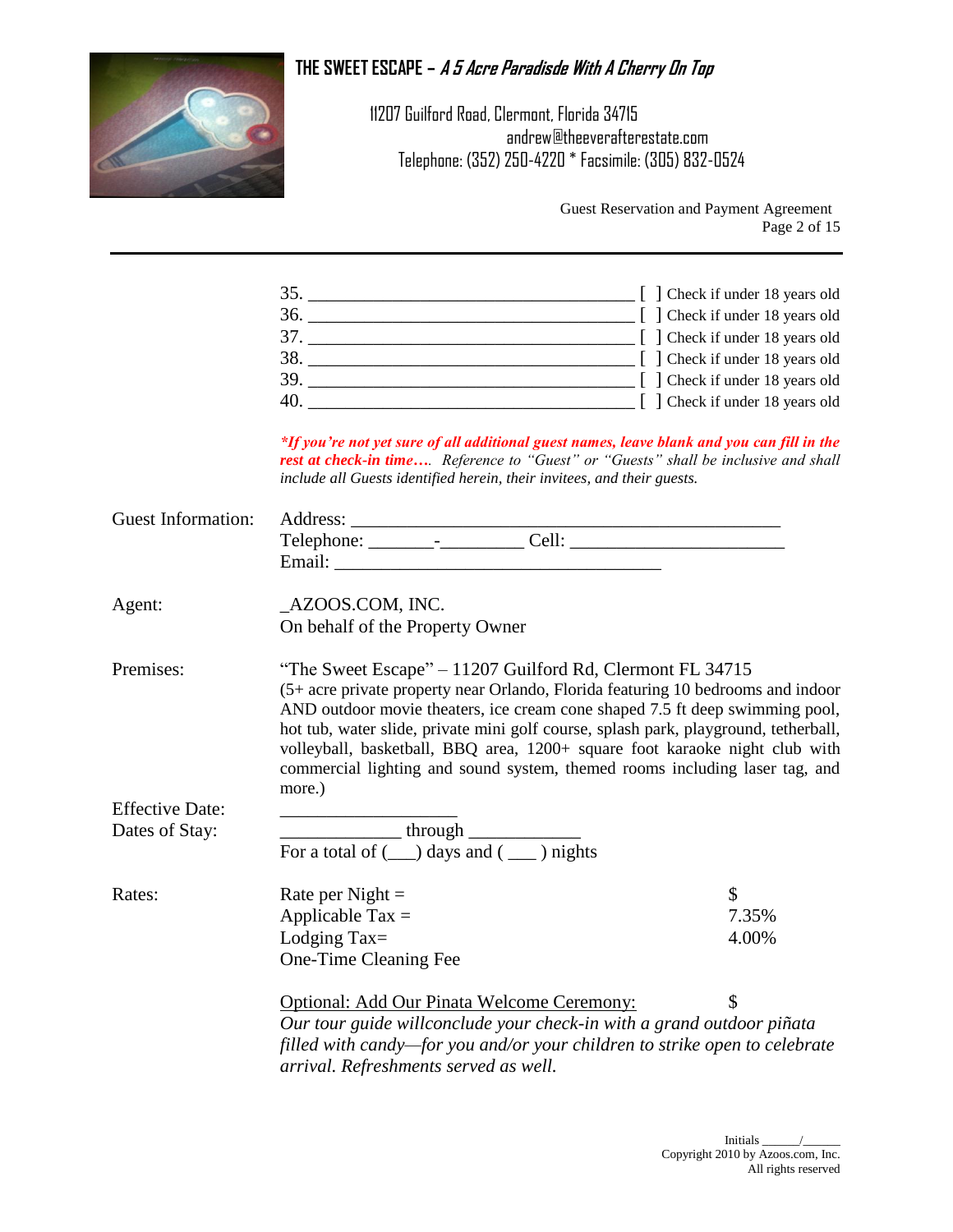11207 Guilford Road, Clermont, Florida 34715 andrew@theeverafterestate.com Telephone: (352) 250-4220 \* Facsimile: (305) 832-0524

> Guest Reservation and Payment Agreement Page 3 of 15

> > **\$\_\_\_\_\_\_\_\_\_\_\_**

**TOTAL RENTAL AMOUNT: \$**

# **PAYMENT BREAKDOWN/SCHEDULE**

**Rental Payments:**

**To hold dates, deposit (30% of total rent) is due within 72 hours of signing via personal check, credit card, or wire transfer.**

### *Refundable* **Security Deposit** \$1,500 or cc

(Can be sent with final payment **OR** just put as a hold/credit card auth. On Visa/MC/Amex/Disc)

> *Security Deposit must be received by The Sweet Escape in advance and is fully-refundable. Security Deposit will be returned to Guest(s) within ten (10) days of departure.*

**Balance Due 5 Calendar Days Before Check-In** \$

**If you are paying either your rental deposit OR your refundable security deposit via credit card,** please enter 15 or 16 digit Visa/MasterCard/Amex/Discover card, expiration date, and CVV (3 digits on back of card) code below… (Credit card payments are assessed 3.3%)

CARD NUMBER: \_\_\_\_\_\_\_<sup>\_</sup>\_\_\_\_\_\_<sup>\_</sup>\_\_\_\_\_\_\_\_\_\_ exp: \_\_\_\_\_/ \_\_\_\_\_\_\_ CVV: \_\_\_\_\_\_\_

## **AGREEMENT**

**1. SHORT TERM OCCUPANCY GUEST AGREEMENT.** This Short Term Occupancy Guest Agreement ("Agreement") is dated as of the Effective Date hereof and is entered into by and between Agent and Guest. Agent hereby rents to Guest, and Guest hereby rents through Agent, the Premises. The term of this Agreement shall extend for the Dates of Stay commencing as of the Check-In Time and expiring as of the Check-Out Time,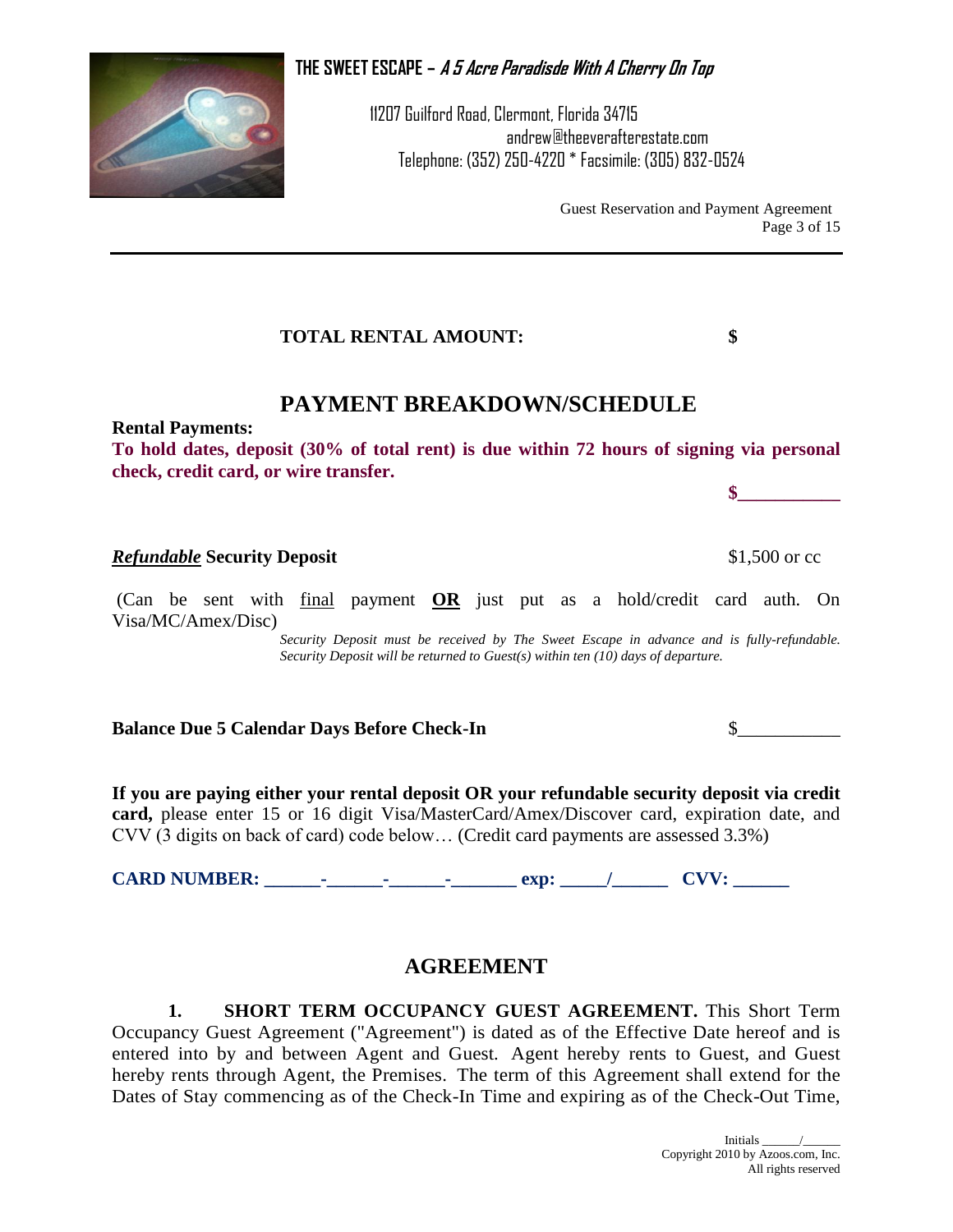

11207 Guilford Road, Clermont, Florida 34715 andrew@theeverafterestate.com Telephone: (352) 250-4220 \* Facsimile: (305) 832-0524

> Guest Reservation and Payment Agreement Page 4 of 15

provided that Agent and homeowner (Owner) may evict Guest immediately for breach of this Agreement. The information contained on the "Summary Page" cover sheet attached hereto is incorporated by this reference. The Premises is not "Public Lodging" and nothing in this Agreement shall be deemed to, and Guest shall not take any action that would, require Agent or Owner to obtain a license for "Public Lodging" with the State of Florida.

**2. SECURITY DEPOSIT.** Simultaneously with Guest signing this Agreement or by the specified due date, Guest shall deliver to Agent the Security Deposit in the form of a personal check, cashier's check, credit card payment, or wire transfer. Agent shall be permitted to comingle Guest's funds with those of its own or with those of other Guests in an interest-bearing or non-interest bearing account, at Agent's discretion. Agent shall not be obligated to pay interest on any portion of the Security Deposit to Guest, whether or not interest accrues as to the funds. Agent will hold the Security Deposit for the full and timely performance by Guest of Guest's obligations under this Agreement, including, without limitation, payment of Daily Rent, telephone charges, repairs to the Premises after surrender, and any other charges payable by Guest under this Agreement. The Security Deposit shall be returned to Guest within ten (10) business days after departure, less any deduction(s), together with an invoice of all deductions.

**3. RENT.** Simultaneously with Guest signing this Agreement, Guest shall deliver to Agent full payment of the Total Rental Amount for the Dates of Stay (the "First Payment") (\*AMENDED TO AMOUNT SPECIFIED PREVIOUSLY). Guest shall deliver to Agent the balance of the Total Rental Amount for the Dates of Stay (the "Final Payment") on or before check in. All payments made to Agent shall be made in the form of a personal check, cashier's check, or wire transfer. Guest understands that the Total Rental Amount shall include the daily rate and general excise and transient accommodations taxes due on such daily rate. Agent shall not be obligated to pay interest on the payments made by Guest under this Section. All checks should be made payable to: **Azoos.Com, Inc.** and mailed to: **9512 Oak Island Lane, Clermont, FL 34711, U.S.A.** If making payment by wire transfer, please sign a copy of this Agreement, mail to the above address, and wire transfer the required funds using the below bank information:

#### **[SEE NEXT PAGE FOR BANK INFORMATION]**

#### **\*\* BANK INFORMATION FOR WIRE TRANSFERS \*\***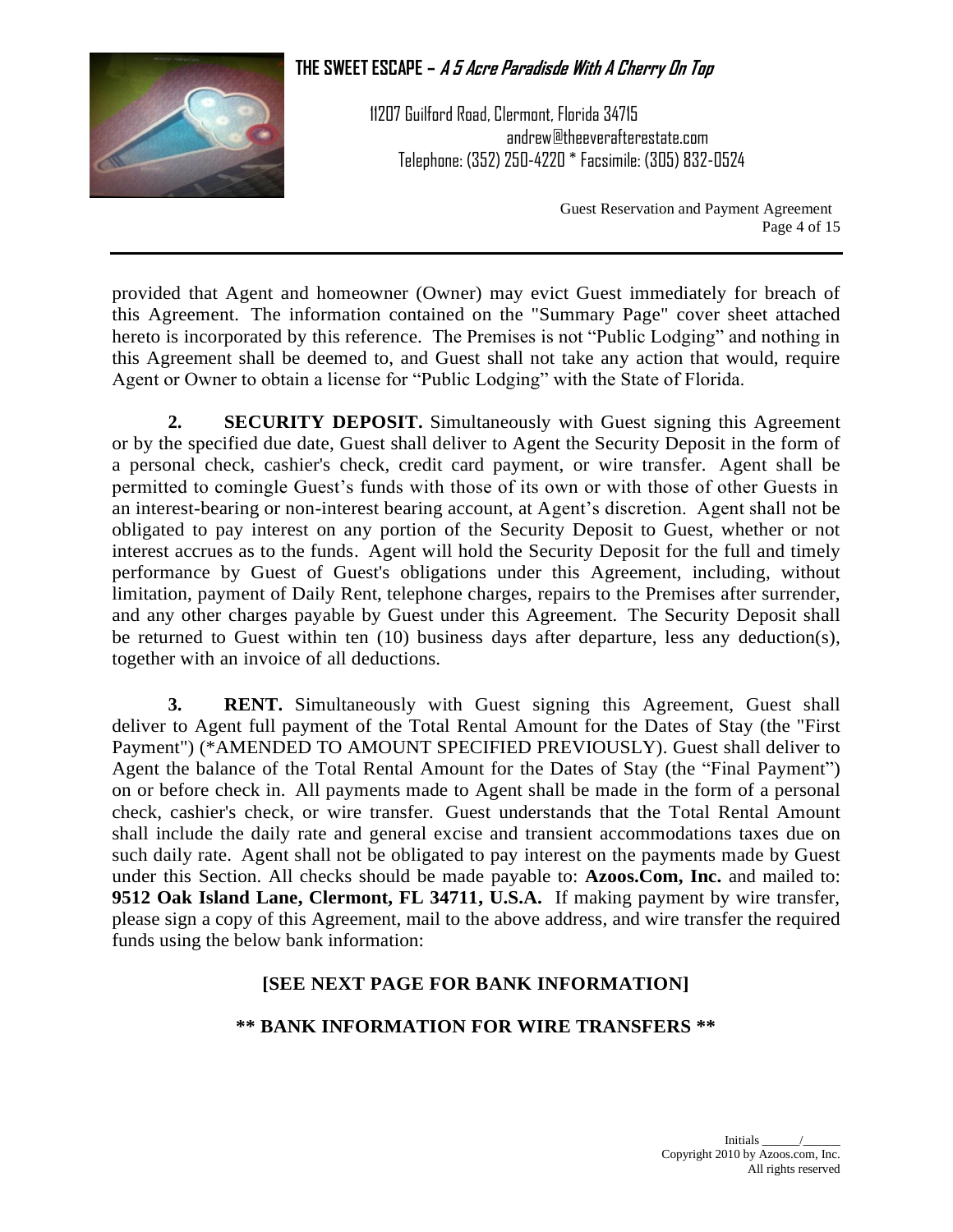

11207 Guilford Road, Clermont, Florida 34715 andrew@theeverafterestate.com Telephone: (352) 250-4220 \* Facsimile: (305) 832-0524

> Guest Reservation and Payment Agreement Page 5 of 15

Bank Name: REGIONS BANK Bank Address: 2630 E Hwy 50, CLERMONT, FL 34711 Bank Wire Routing 062 005 690 SWIFT CODE: UPNBUS44 (for international wires only) For Credit to: AZOOS COM INC Account Number: 015 064 4327 *\*It is very important that wires be sent with BOTH OF THE ABOVE ACCOUNT NUMBERS ON THEM. The bank account # and the further credit account # --THANK YOU*

**4. CANCELATION POLICY & CHARGES.** In the event of early termination for non-payment or if Guest cancels the booking, Agent may charge a cancellation fee as follows: a twenty-five percent (25%) cancellation charge (25% of all deposits and any additional rents paid to that point) shall apply if the property can be re-rented for the entire period at the same or a greater rate. If the property cannot be re-rented at the same or a greater rate for all of the period, all Rent collected up until the date of cancellation will be retained by Agent as liquidated damages. If the property can be re-rented for only a portion of the period or at a lesser total rate for the period, the additional cancellation charges will be prorated by Agent. A "rain check" for future dates at the Property may be granted at no extra charge if the "rain check" is mutually agreeable to Agent, Property Owner, and Guest. A "rain check" at another date or property may be granted subject to an Owner-specified rebooking fee. If a "rain check" cannot be granted, the Reservation will be deemed a Guest Cancellation and subject to the above policy.

In the event that a check is dishonored, Guest shall pay to Agent a \$50.00 Dishonored Check Fee for each such check. Agent and Guest each acknowledge and agree that the Dishonored Check Fee is to compensate Agent for the time and effort expended by Agent as a result of Guest's dishonored check, that it is impractical to establish the actual cost and loss to Agent for its time and effort, and that the Dishonored Check Fee bears a reasonable relationship to such cost and loss.

**5. Weather and Aesthetics.** Both Agent and Guest acknowledge that the Property is subject to weather and climate conditions beyond the control of Agent and that Guest may experience dissatisfaction with the weather or climate, neither of which will result in a partial or full refund.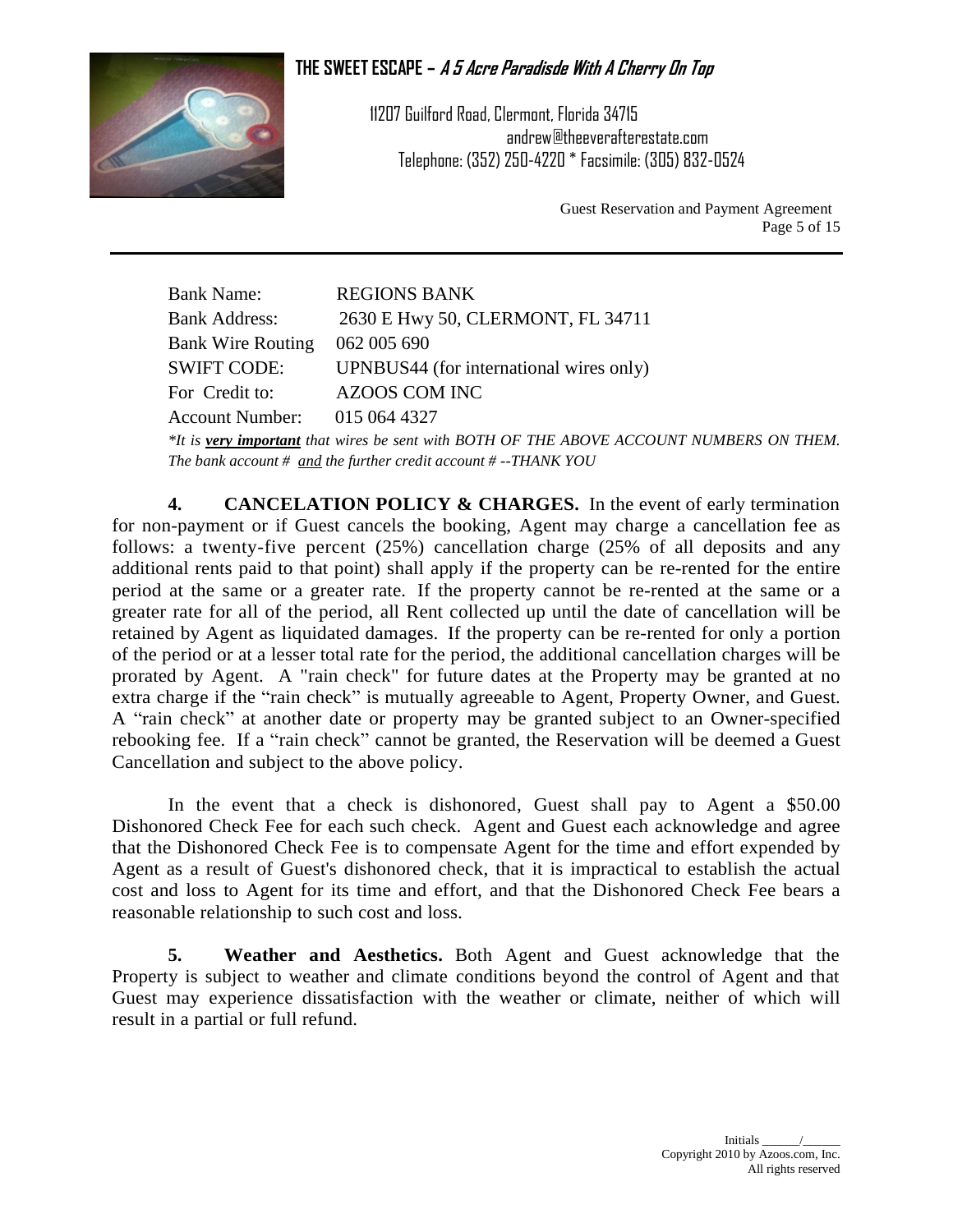

11207 Guilford Road, Clermont, Florida 34715 andrew@theeverafterestate.com Telephone: (352) 250-4220 \* Facsimile: (305) 832-0524

> Guest Reservation and Payment Agreement Page 6 of 15

#### **6. UTILITIES; SERVICES.**

**i. Maid or Cleaning Services.** Daily maid or cleaning services are not included in the Daily Rent amount but are available for an additional fee.

**ii. Special Services.** The Daily Rent does not include, nor shall Agent be obligated to provide, greeting, baggage handling, gratuities, toll calls or long distance telephone calls, car rental, catering, food, liquor, laundry, personal items, or any taxes applicable to rental rates and/or services provided to Guest. Agent, at its option and upon Guest's request, may agree to arrange for certain special services on Guest's behalf, provided that Guest shall contact Agent at least two (2) weeks prior to the Check-In Time to request any such special services; in addition to any costs charged by the provider of any such special services, Guest shall pay Agent the hourly Concierge Fee of twenty five dollars (\$25.00) for each hour (or portion thereof) during which Agent arranges any such special services.

**iii. Telephone Service.** Local calls are included in the Daily Rental Rate. The Daily Rental Rate does not include any charges for any toll calls or long distance telephone calls. Guest shall pay to Agent any tolls, long distance charges, or other costs incurred by Owner in connection with any telephone usage ("Phone Charges") during the term of this Agreement. By its initial, Guest understands and agrees that any toll or long distance telephone charges incurred during the term of this Agreement shall be charged to Guest and deducted from the Security Deposit.

**iv. Utility Charges.** Unless specifically stated in this Agreement, pool heating is not included in the rental amount. If pool heating is desired, Guest shall contact Agent to determine availability and additional cost. While pool heating is generally not needed most of the year, Winter guests may desire it—The usual rate works out to be approximately \$150/week for full-time heating. Occassional spa heat use is significantly less.

#### **7. USE OF PREMISES.**

**i.** General. The Premises shall be used as a private dwelling with the only visitors, guests, or invitees to the Property being the Guest(s) listed in the Summary Page and for no other purposes (including, without limitation, there shall be no business activities conducted or camping on the Premises), without Agent's prior written consent, which consent Agent may withhold in Agent's sole and absolute discretion. There is a \$100 per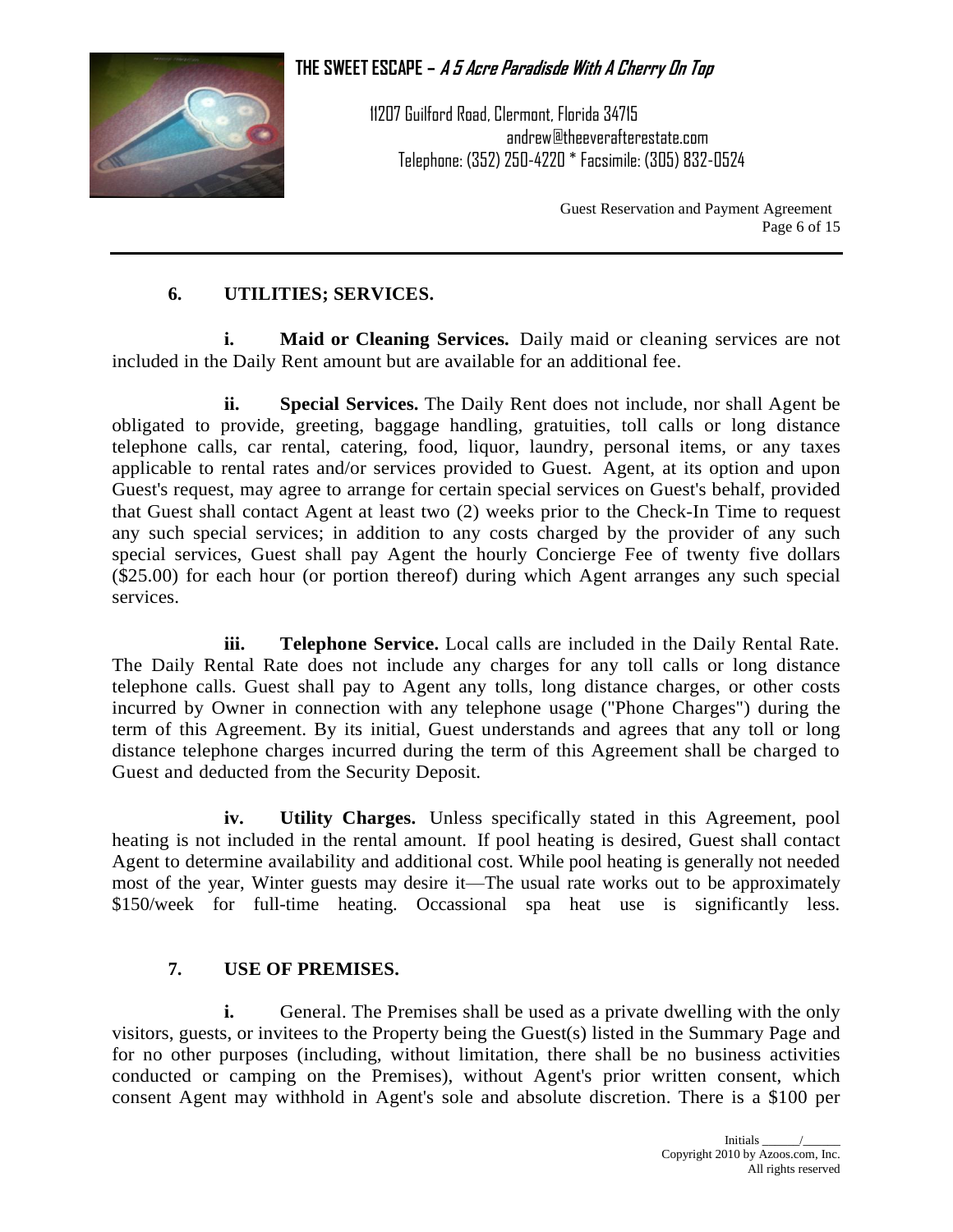

11207 Guilford Road, Clermont, Florida 34715 andrew@theeverafterestate.com Telephone: (352) 250-4220 \* Facsimile: (305) 832-0524

> Guest Reservation and Payment Agreement Page 7 of 15

person per day fine for additional guests if no consent was given by Agent. In no event may Guest hold any social gatherings in the Premises (including, without limitation, cocktail parties, BBQ, weddings or other receptions), without the prior written consent of Agent, which consent may be withheld in Agent's sole and absolute discretion. If Guest is granted permission to hold a social gathering in the Premises, Guest must sign an Event Addendum per gathering. **There shall be no smoking inside any portion of the Premises. It is also requested that guests not wear their shoes inside of the property's buildings.**

**ii. Equipment.** If the air conditioning, pool, Jacuzzi, BBQ, TV, VCR/DVD/CD, or any other device or equipment become inoperable or hazardous during Guest's stay, Guest will immediately notify Agent who will make immediate and reasonable efforts to repair the damage or remedy the hazardous conditions, but such damage or condition will not justify a full or partial refund at any time nor will such a refund be provided.

**iii. Compliance with Laws; Nuisance; Noise; Dangerous Substances**. Guest (and all guests of Guest) shall comply with all laws and requirements of all city, county, state and federal authorities now or later in force pertaining to the use of the Premises, including, without limitation, those laws relating to nuisance, noise, controlled substances, and public safety. Guest (and Guest's guests) shall not create a nuisance on the Premises or otherwise disturb any neighbors or other persons or property in the vicinity of the Premises or engage in or permit any illegal activities to occur on the Premises. Guest (and Guest's guests) shall not bring on to the Premises any explosives or other hazardous or inherently dangerous material.

**iv. Check In; Check Out.** Check In is at 2:30 p.m. on the above listed arrival date. Guest will Check Out by 10:30 a.m. on the above listed departure date. Guest can request a late Check Out or an early check-in for an additional fee. If a new Guest is scheduled to check-IN on the same day Guest is checking out, cleaning may begin at 9:00 a.m on the departure date but maid service will be instructed to begin cleaning in lesser-used secondary areas. A thorough cleaning usually runs from 9:00 a.m. – 4:00 p.m. On day of checkout, unless ot her arrangements are made, Guest agrees to have personal items packed and out of the way of the cleaners; will not re-use areas that have been cleaned; will not soil laundered sheets or towels; and if the above criteria cannot be accommodated, will be responsible for a half day rental fee which shall be deducted from the security deposit. This applies only when a new Guest is scheduled to check-in the same day current Guest is checking out.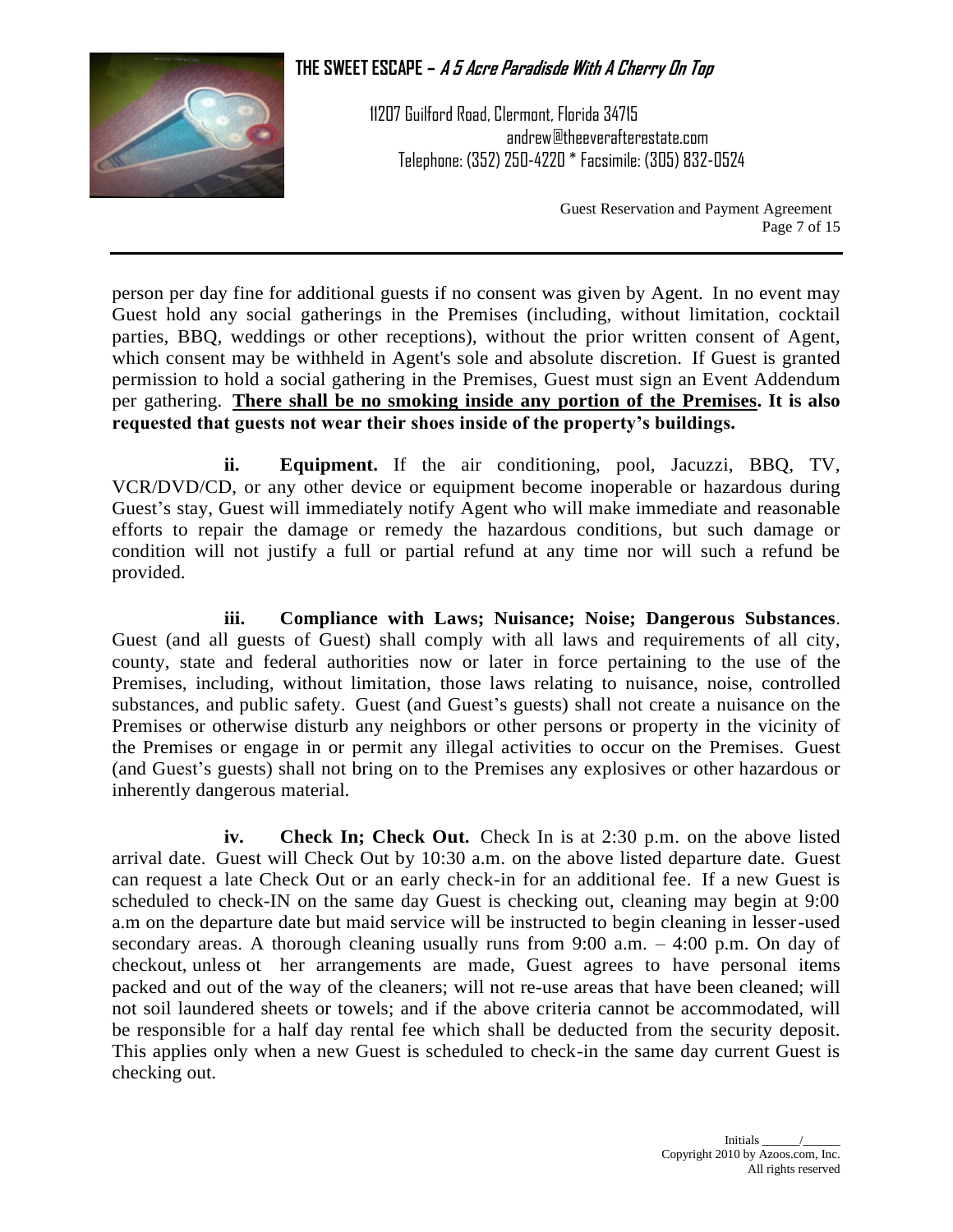

11207 Guilford Road, Clermont, Florida 34715 andrew@theeverafterestate.com Telephone: (352) 250-4220 \* Facsimile: (305) 832-0524

> Guest Reservation and Payment Agreement Page 8 of 15

**v. Pets**. Guest is permitted to bring approved pets to the Premises for the duration of Guest's stay for a fee of \$25 per pet per day. Guest must discuss with Owner the specific type and quantity of pets they intend to bring and Owner must approve. Owner will provide a large room pets can stay in and roam freely. Pets may also roam the grounds freely. Pets may not roam on carpeted areas. Guest is responsible for cleaning up after pets. Guest is solely responsible and hereby waives any liability by Owner or Agent for the safety, health, and/or well-being of any animals brought to the Premises. Further, Guest hereby warrants that Guest shall be solely responsible for any damages, injury, or death caused by Guest's pet(s) and agrees that Guest shall indemnify and hold Owner and Agent harmless from any damage, injury, or death arising out of or related to Guest's decision to bring an animal to the Premises.

## **8. CONDITION OF PREMISES.**

**i. Condition of Premises.** At all times, Guest shall occupy and use the Premises and its equipment, appliances, furniture, fixtures, and furnishings in a manner which ensures that they remain in good working order and repair. Guest will immediately notify Agent of a fire, water leak, broken appliance, item of equipment, furniture, or furnishing that is not in good working order or of any other damage to the Property, and Agent will then make immediate and reasonable efforts to repair the damage or remedy the hazardous conditions, but such damage or condition will not justify a full or partial refund at any time nor will any such refund be provided to Guest unless Agent, in Agent's sole discretion, elects to issue such a refund. Any and all repairs and/or maintenance to the Premises shall be completed by Agent or Owner. Guest shall be responsible for any and all damages caused by Guest and/or Guest's family, invitees, and/or guests. Guest shall not commit or allow any person to commit any act resulting in the destruction, defacement, damage, impairment, or removal of any part of the Premises, including, without limitation, furniture, fixtures, and furnishings.

**ii. Damage; Surrender.** Guest shall surrender the Premises at termination of this Agreement, in as good condition as received, normal wear and tear excepted. In addition, to the extent that Guest does not return to Agent or Owner's agent all keys and gate and garage door openers, Guest shall pay to Agent any and all costs incurred by Owner to replace each key and/or lock, gate and/or garage door opener which Guest fails to return as part of surrendering the Premises.

**9. ENTRY.** Agent and/or Owner's agent shall have the right to enter the Premises for the purposes of scheduled required maintenance, inspection, making necessary repairs and/or to secure the Premises, provided that Agent or Owner's agent contacts Guest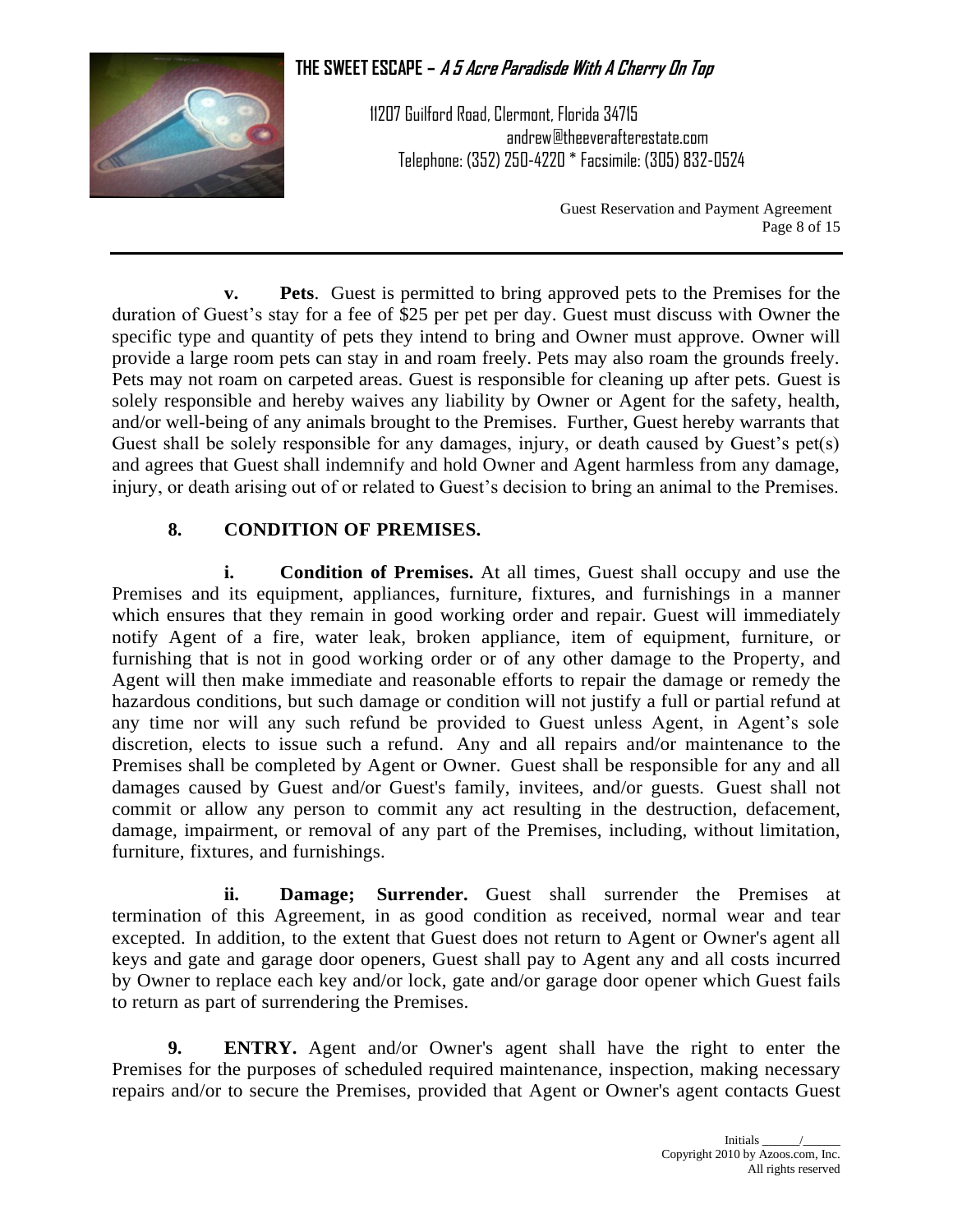

11207 Guilford Road, Clermont, Florida 34715 andrew@theeverafterestate.com Telephone: (352) 250-4220 \* Facsimile: (305) 832-0524

> Guest Reservation and Payment Agreement Page 9 of 15

via telephone prior to entering the Premises. In the case of an emergency or Guest's abandonment or surrender of the Premises, Agent or Owner's agent may enter the Premises at any time without obtaining Guest's prior consent. Under normal circumstances, Owner must first contact Guest and get their approval to enter the premises at an agreed upon time/date.

**10. NO OWNER OR AGENT LIABILITY; INDEMNIFICATION.** Guest acknowledges and agrees that Guest is renting and using the Premises and any other amenities, whether on or off the Premises, at Guest's sole risk. Notwithstanding the presence of an alarm or other security system on the Premises (if any), in no event shall Agent or Owner be liable for any damage or injury to Guest or any other person, or to any property, occurring in or around the Premises (including, without limitation, as the result of any criminal activity, negligence, casualty, or other anticipated or unanticipated event), except to the extent the damage or injury is the proximate result of the gross negligence or willful misconduct of Agent, Owner, Owner's agents, or Owner's employees. The parties also acknowledge that the Premises contain a number of dangerous activities, buildings, toys, games, and other attractive nuisances (including but not limited to a slide, zip-line, ball pit, and other similar distractions). Finally, Guest agrees that it is taking possession of the Premises with the full knowledge and understanding that the Premises is significantly wild and undeveloped and that there are a number of animals, insects, reptiles, vegetation, and other wildlife at or on the Premises which may be dangerous to Guest and could cause severe and serious physical harm including, but in no event intended to limit this waiver to, allergic reactions, animal bites, poisoning, dismemberment, hospitalization, and/or death.

Guest agrees to indemnify, defend, and hold harmless Agent and Owner for any liability, costs (including, without limitation, reasonable attorneys' fees), damages, or claims therefore to the extent caused by the negligent, willful, or intentional act or omission to act of Guest or Guest's family, guests, or invitees or by any animal(s) or other wildlife. Each party waives the right of subrogation against the other party.

**11. TRANSFER; ASSIGNMENT.** Guest shall not transfer or assign this Agreement or any interest under this Agreement or sublet or otherwise allow the Premises to be used in any manner by anyone not authorized to be on the Premises or any portion thereof pursuant to this Agreement without the prior written consent of Agent, which consent may be withheld in Agent's sole and absolute discretion.

**12. FORCE MAJEUR.** At the beginning of the rental period, Agent will deliver the Premises and all amenities to Guest in first class condition, and with all electrical,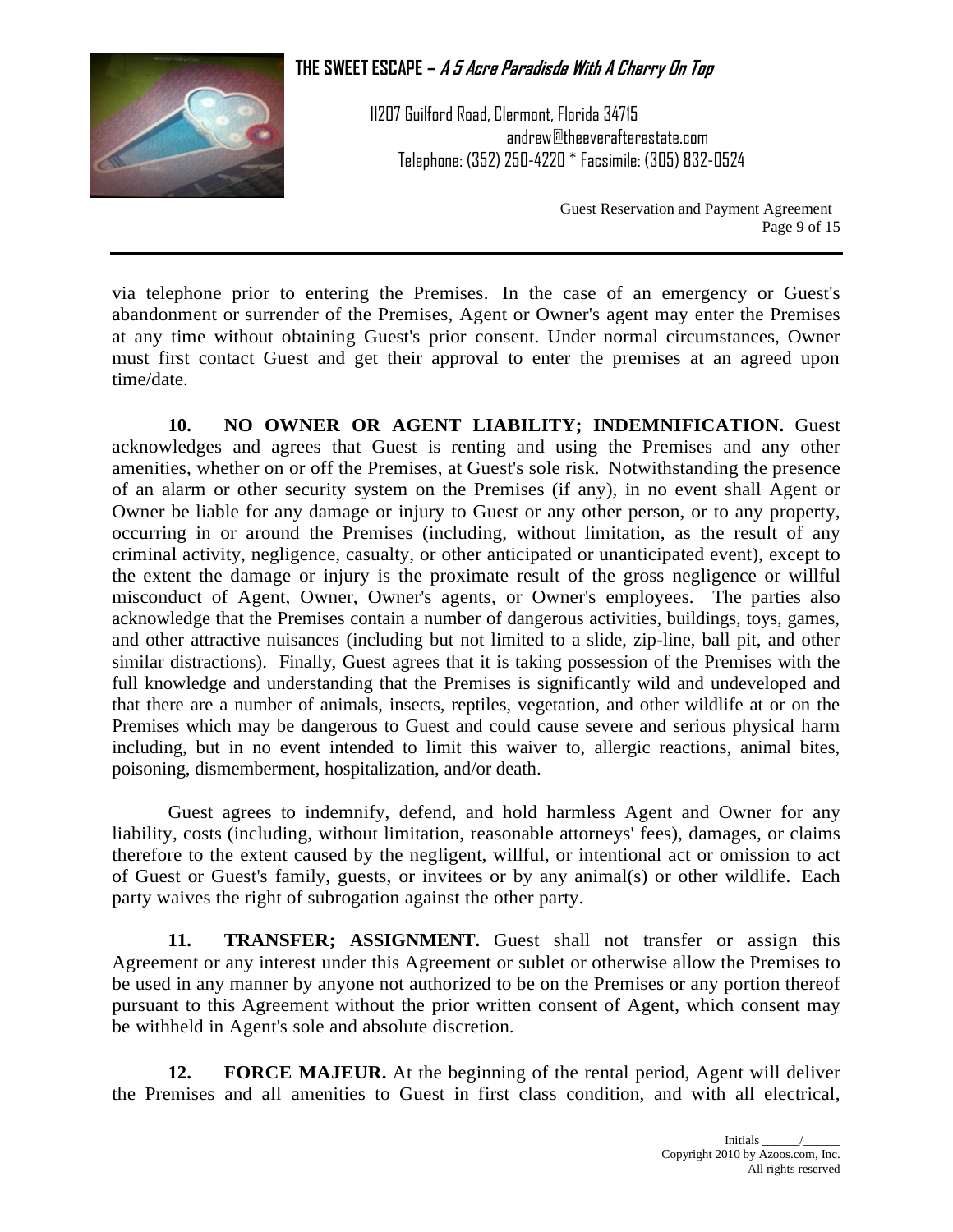

11207 Guilford Road, Clermont, Florida 34715 andrew@theeverafterestate.com Telephone: (352) 250-4220 \* Facsimile: (305) 832-0524

> Guest Reservation and Payment Agreement Page 10 of 15

plumbing, and mechanical systems (including heating and air conditioning and pool equipment) and other equipment in proper working order. If any repairs are required during the rental period, Agent will make such repairs as soon as reasonably practicable. If Owner is unable to deliver the premises to Guest in first class condition at the beginning of the rental period on account of a Force Majeur event including but not limited to, hurricanes, hazardous or dangerous meteorological conditions, fire, flood, acts of nature, war, military actions, or civil unrest, Agent shall return the Initial Deposit, Security Deposit, and any other payments of Daily Rent to Guest. Notwithstanding the foregoing, the liability of the Owner and Agent is to return the payments made by Guest and received by Owner and/or Agent for the portion of the period reserved by Guest that the Property was unavailable; **acceptance by Guest of possession of the Premises is an acknowledgment that the Premises have been delivered to Guest in first class condition**. Owner and/or Agent have no other liability. If a Force Majeur event occurs during the rental period and Guest vacates the premises, Agent will return a prorated portion of the Total Rental Amount to Guest for the period of time for which the Premises were unavailable.

**13. GOVERNMENTAL AUTHORITY.** If Owner is unable to deliver the premises to Guest at the beginning of the rental period on account of governmental authority issuing a legal order restricting or prohibiting the use by Owner of the Property for vacation rental purposes or otherwise, Agent shall return to Guest the Initial Deposit, Security Deposit, and any other payments of Daily Rent paid by Guest for the Dates of Stay in this Agreement. The liability of the Owner and Agent is limited to the return the Daily Rent payments made by Guest and received by Owner and/or Agent for the Dates of Stay set forth in this Agreement that the Property was unavailable to be used by Guest and does not extend to any costs incurred by Guest for travel or preparation for travel in reliance upon this Agreement. Owner and/or Agent have no other liability.

**14. ABANDONED PROPERTY.** If Guest abandons or surrenders the Premises, Agent may treat any personal property left on the Premises as abandoned and may dispose of it in any manner allowed by law.

**15. DEFAULT BY GUEST.** Agent's rights as set forth in this Agreement are cumulative, not exclusive. In addition to the remedies provided for in this Agreement, Agent, at Agent's option, may exercise any and all rights available to Agent at law or in equity including, without limitation and to the extent permitted by law, terminating this Agreement if Guest (i) cancels this Agreement for any reason or (ii) fails to pay any amount due hereunder, when due, or (iii) fails to perform any other term of this Agreement.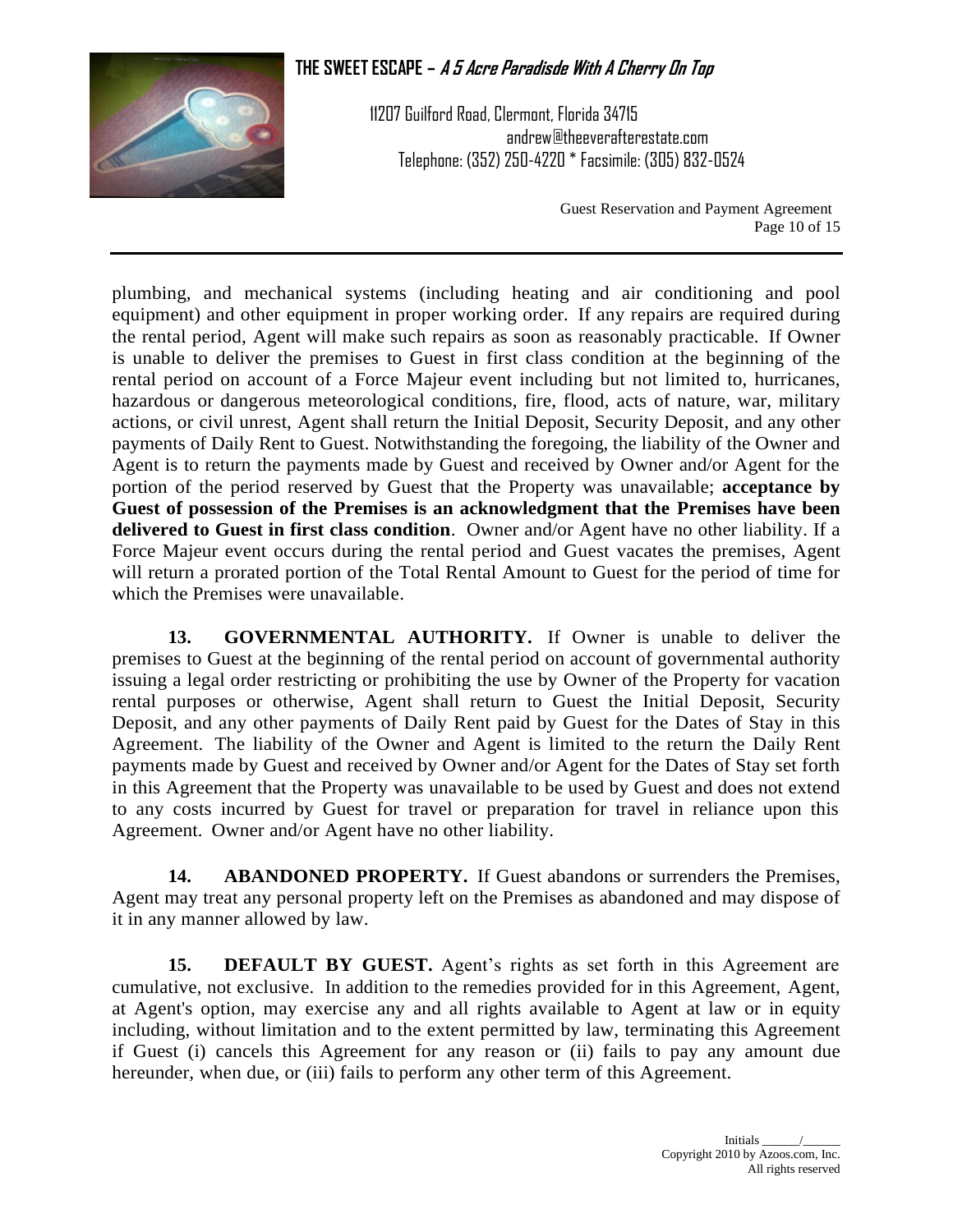

11207 Guilford Road, Clermont, Florida 34715 andrew@theeverafterestate.com Telephone: (352) 250-4220 \* Facsimile: (305) 832-0524

> Guest Reservation and Payment Agreement Page 11 of 15

**16. HOMESTEAD OF OWNER.** Guest acknowledges that the Premises may be the continued homestead of Owner, as defined by the laws of the State of Florida. The Owner often resides at the Premises and all property, both personal and real, belongs to the Owner as part of the homestead. In the event any property is damaged, stolen, broken, missing, or otherwise not returned to Agent and/or Owner in the condition in which it was provided to Guest, Guest shall be solely responsible for full repair and/or replacement of the property (with the appropriate remedy to be determined by Owner and in Owner's sole discretion).

## **17. MISCELLANEOUS.**

**i. Attorney's Fees.** If any legal action is brought by either party to enforce the terms of this Agreement, relating to the Premises, or arising out of or related to this Agreement and/or the Premises, the prevailing party shall be entitled to all costs incurred in connection with that action, including, without limitation, reasonable attorney's fees. In addition, if Agent or Owner utilize the services of an attorney for the purpose of collecting any sums due and unpaid by Guest or arising out of or related to any other breach of this Agreement by Guest, Guest agrees to pay Agent or Owner actual attorney's fees for such services, regardless of the fact that no legal action may be commenced or filed by Agent or Owner.

**ii. Waiver.** No failure of Agent to enforce any term of this Agreement shall be deemed a waiver, nor shall any acceptance of a partial payment of Daily Rent or other charges payable by Guest under this Agreement be deemed a waiver of Agent's right to the full amount of Daily Rent and other charges payable by Guest under this Agreement.

**iii. Successors and Assigns; Third Party Rights.** This Agreement is binding upon and inures to the benefit of the heirs, assigns, successors, executors, and administrators of Agent, Owner, and Guest.

### **iv. Time.** TIME IS OF THE ESSENCE OF THIS AGREEMENT.

**v. Confidentiality.** Guest and its family, co-occupants, licensees, and invitees are advised that all photographs, videos, or other depictions of the Premises taken during their stay or their visit shall be for their personal use only. Any photographs, videos, or other depictions of the Premises intended for other use shall receive the consent and approval of the Owner and Agent. In the event that this provision is violated, Owner and Agent reserve the right to institute immediate legal proceedings against Guest, its occupants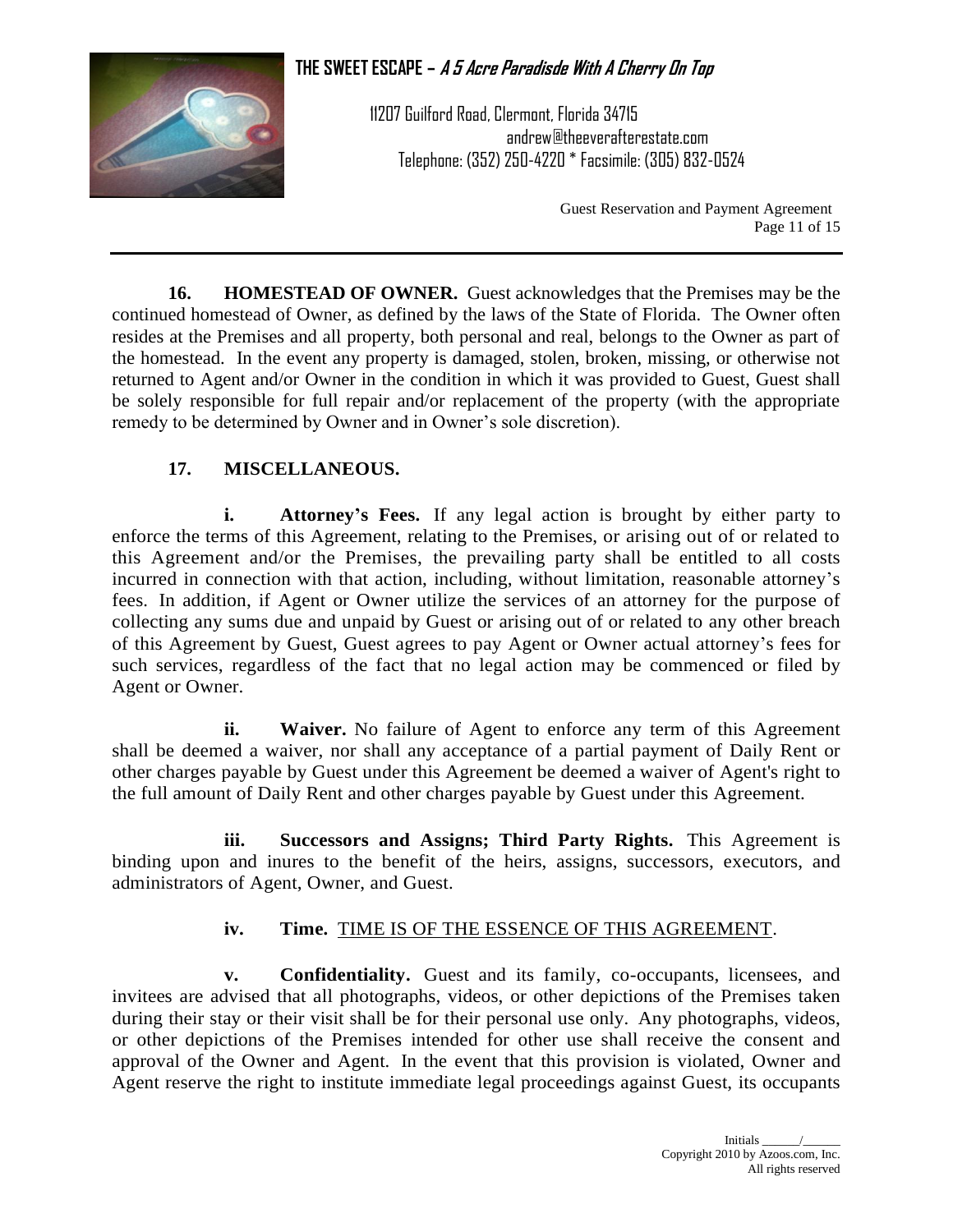

11207 Guilford Road, Clermont, Florida 34715 andrew@theeverafterestate.com Telephone: (352) 250-4220 \* Facsimile: (305) 832-0524

> Guest Reservation and Payment Agreement Page 12 of 15

or invitees that took or authorized the release of such materials to third parties, including recovering all costs, damages, and attorney's fees associated therewith.

**vi. Construction.** Headings at the beginning of each section are solely for the convenience of the parties and are not a part of and shall not be used to interpret this Agreement. The singular form shall include plural, and vice versa. This Agreement shall not be construed as if it had been prepared by one of the parties, but rather as if both parties have prepared it. Unless otherwise indicated, all references to sections are to this Agreement.

**vii. Joint and Several Liability.** If Guest is more than one person, each person shall be jointly and severally liable for the performance of Guest's obligations under this Agreement. To the extent that any Guest is a minor, then the person signing this Agreement on behalf of that minor hereby warrants that he or she is the legal guardian of that minor and that he or she is waiving any rights that the minor may have to contest or dispute the application of this Agreement to the minor's rights.

**viii. Governing Law; Jurisdiction; Venue.** The validity, meaning, and effect of this Agreement shall be determined in accordance with the laws of the State of Florida. For purposes of interpretation of this Agreement, Part I (Non-Residential Tenancies) of Florida Statutes Chapter 83, as amended from time to time, shall control. The parties agree that the exclusive jurisdiction and venue for any action arising out of or related to this Agreement shall be in the Circuit or County courts (as applicable) for the Fifth Judicial Circuit in and for Lake County, Florida.

**ix. Limitation of Owner and Agent Liability.** In any action brought by Guest against Owner or Owner's agents, employees, officers, members or affiliates, Guest shall look only to Owner's interest in the Premises and to no other property or assets of Owner or Owner's agents, Agent, employees, officers, members or affiliates. To the extent that Owner has general liability insurance benefitting the Premises, Guest hereby agrees that any claim against Owner shall be limited to the amount of such general liability insurance benefit(s).

**x. Entire Agreement.** This Agreement, the disclosures attached to this Agreement and incorporated herein as Exhibit A, and the House Guidelines, Rules, and Restrictions (which are available by request in advance and a copy of which will be available at check-in) contain the entire agreement between the parties. This Agreement expressly supersedes all previous or contemporaneous agreements, understandings, representations, advertisements, or statements regarding these matters. All attached exhibits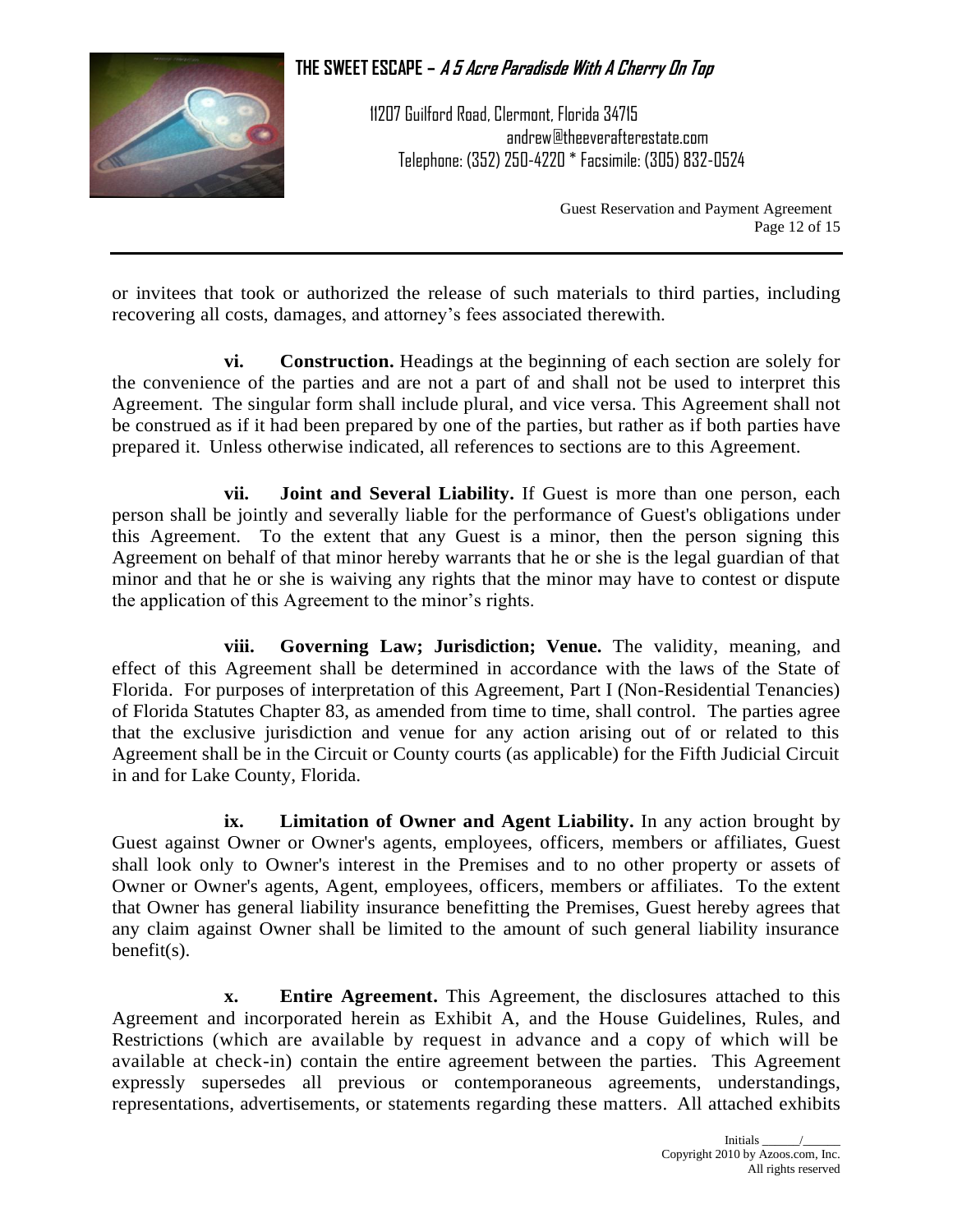

11207 Guilford Road, Clermont, Florida 34715 andrew@theeverafterestate.com Telephone: (352) 250-4220 \* Facsimile: (305) 832-0524

> Guest Reservation and Payment Agreement Page 13 of 15

(if any) are incorporated in this Agreement by this reference. This Agreement may not be amended except by an instrument in writing executed by Agent and Guest. Any provision of this Agreement that is unenforceable or invalid shall have no effect, but all the remaining provisions of this Agreement shall remain in full force.

**xi. Dispute Resolution.** If any dispute involving the Agent, Property Owner, and/or Guest should arise, the parties shall attempt to resolve such dispute by good faith negotiations. If such good faith negotiations are unsuccessful, then they shall attempt to resolve their dispute through mediation. Upon the discovery of any matter which may result in a dispute, such matter/dispute shall be identified in writing to the non-complaining party within ninety (90) days of the first available opportunity to discover the matter/dispute; demand for mediation shall be made within sixty (60) days of written notice of the dispute with the party making the demand to offer no less than three (3) mediators in the Central Florida/Lake County area. The non-complaining party shall have forty-five (45) days to select a mediator from the list provided to it and the mediation shall be set for no more than ninety (90) days from the date of the mediation demand. If necessary, mediation shall be conducted in Lake County, Florida by a Central Florida/Lake County mediator, in accordance with the Florida Supreme Court mediation rules. If the mediation is unsuccessful, then litigation may commence in accordance with the governing law, jurisdiction, and venue provisions of this Agreement. Should either party fail to comply with the dispute resolution set forth herein, then that party shall not be entitled to its attorney's fees at trial even if such party is the prevailing party.

**xii. SIGNED AGREEMENT.** Within three (3) business days send to Agent at Agent's address stated below a signed copy of the Agreement.

IN WITNESS WHEREOF, this Agreement has been executed by the parties hereto on the Effective Date written above.

\_\_\_\_\_\_\_\_\_\_\_\_\_\_\_\_\_\_\_\_\_\_\_\_\_\_\_\_\_\_\_\_\_\_\_\_ \_\_\_\_\_\_\_\_\_\_\_\_\_\_\_\_\_\_\_\_\_\_\_\_\_\_\_\_\_\_\_\_\_\_\_\_

#### **GUEST(S): AGENT:**

*To be signed by each Guest, individually and on behalf of his or her Minor child(ren), as appropriate*

 $\exists$  By:

for the Property Owner

Initials \_\_\_\_\_\_/\_\_\_\_\_\_ Copyright 2010 by Azoos.com, Inc. All rights reserved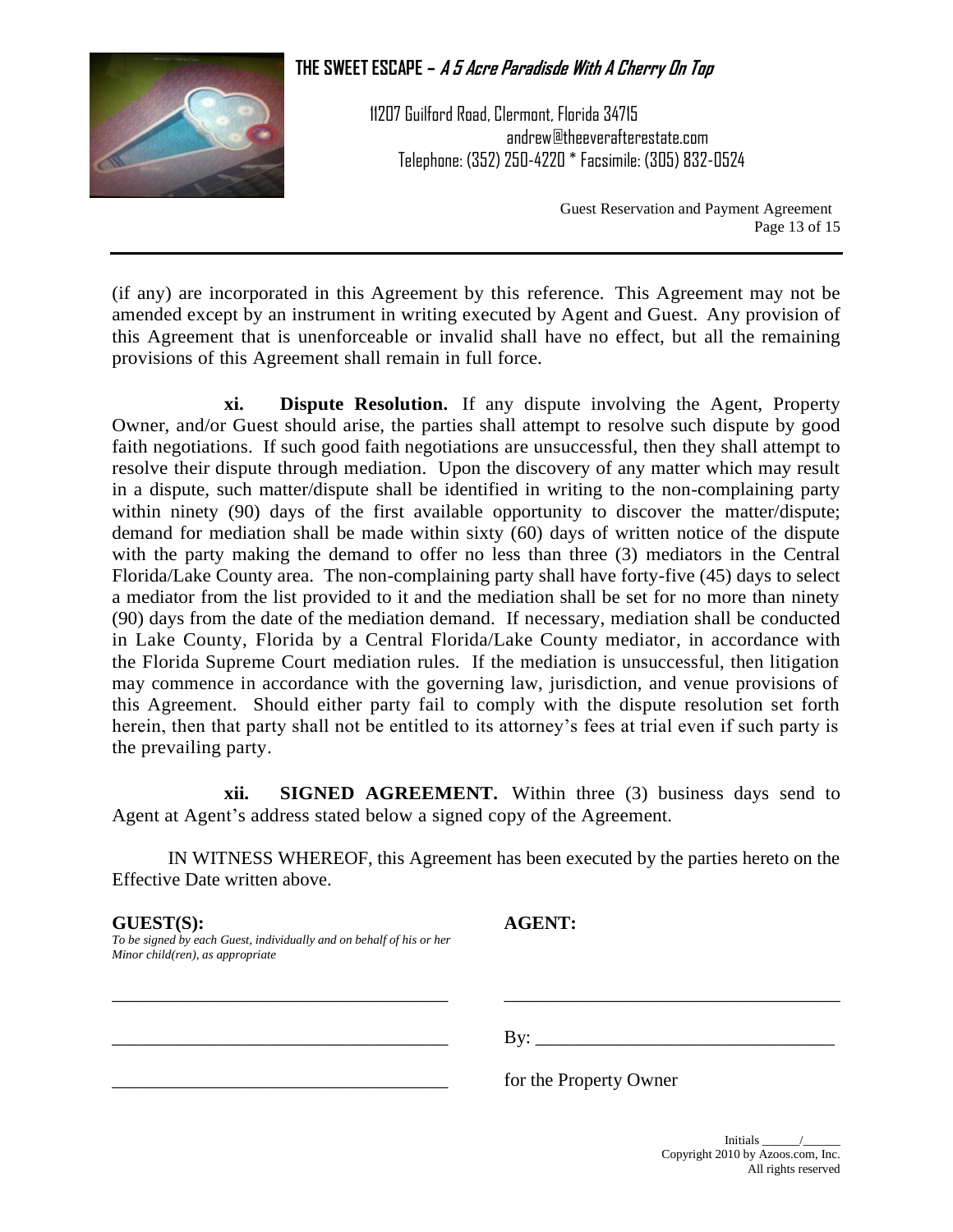

11207 Guilford Road, Clermont, Florida 34715 andrew@theeverafterestate.com Telephone: (352) 250-4220 \* Facsimile: (305) 832-0524

> Guest Reservation and Payment Agreement Page 14 of 15

## **EXHIBIT A - DISCLOSURES**

A. **Despite pest control efforts, all dwellings, including luxury homes, may experience**  *some* **insects or small rodents including geckos, ants, scorpions, centipedes, roaches, wasps, bees, and other minor pests**. Guests hereby assume all risk and liability associated with damage, injury, and/or death caused by or arising out of or related to interaction between Guests and such insects and/or small rodents.

B. **June through October is hurricane season in Florida**. Although hurricanes striking Sweet Escape's inland location are a rare event and it is unlikely that a hurricane will damage the property, it is always a possibility and Guests should plan for a hurricane accordingly. In the event of a hurricane, Guests should be aware of any loose furnishings (including lawn furniture, toys, decorations, limbs, trees, shrubbery, fencing, or other items) which may be thrown into the homes or about the premises by strong winds. Further, all Guests must comply with mandatory evacuation orders issued by local authorities and follow any recommendations for preparation for a hurricane.

C. **Guest is responsible for supervising any and all family, guests, and invitees using any portion of the Premises at all times.** Agent is not providing a lifeguard for the pool, and there are certain risks inherent to persons and property in and around swimming pools (including, without limitation, waterfalls, slides and other water features) and/or Jacuzzi type spas (if available). Children cannot use the swimming pool and/or Jacuzzi type spas (if available) without adult supervision. Consumption of alcoholic beverages immediately before and while using any Jacuzzi type spas can be dangerous and even fatal. Guest and Guest's family, guests,